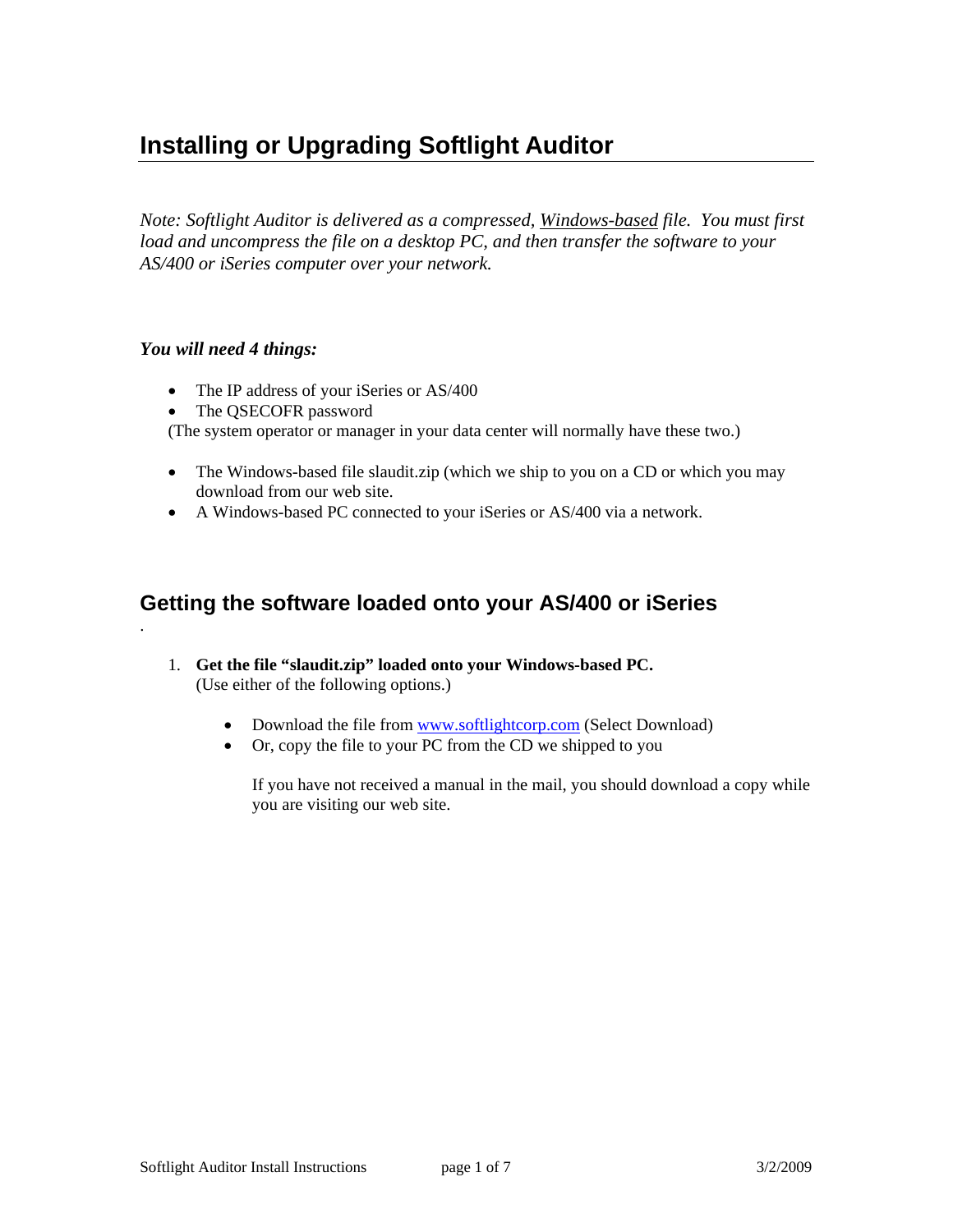| Do you want to open or save this file?                                                                                                        |
|-----------------------------------------------------------------------------------------------------------------------------------------------|
| Name: slaudit.zip                                                                                                                             |
| Type: Compressed (zipped) Folder, 6.16MB                                                                                                      |
| From: www.softlightcorp.com                                                                                                                   |
|                                                                                                                                               |
| Cancel<br>Save<br>Open                                                                                                                        |
|                                                                                                                                               |
| V Always ask before opening this type of file                                                                                                 |
|                                                                                                                                               |
| While files from the Internet can be useful, some files can potentially<br>harm your computer. If you do not trust the source, do not open or |

2. Open the downloaded file, slaudit.zip, and follow the instructions to extract/unzip the iSeries/AS400 file SLAUDIT. Make a note of the location on your PC to which the software is extracted. This example assumes you extract to the top level of the C: drive, "C:\".

|                             | Download Complete                             |
|-----------------------------|-----------------------------------------------|
|                             | slaudit.zip from www.softlightcorp.com        |
| Downloaded:<br>Download to: | 6.16MB in 32 sec<br>$C \setminus$             |
| Transfer rate:              | 197KB/Sec                                     |
|                             | Close this dialog box when download completes |

Now you have a compressed file named slaudit.zip on your PC. Double click to unzip it.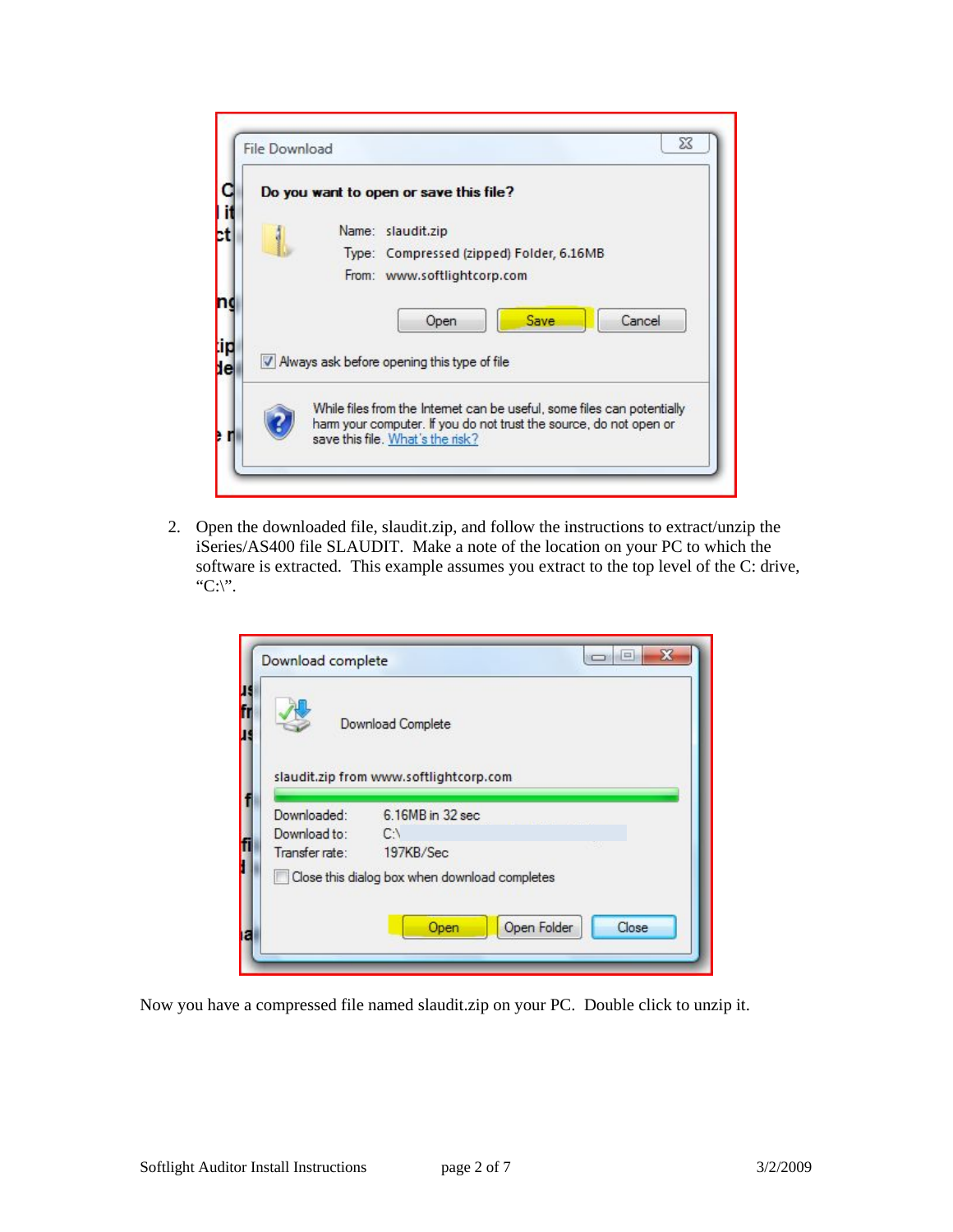| Favorite Links<br><b>Pictures</b><br><b>Documents</b>                                                                                     | Name | <b>Extract all files</b> | Type<br>Co |
|-------------------------------------------------------------------------------------------------------------------------------------------|------|--------------------------|------------|
| Music<br>More >><br>Folders                                                                                                               |      | slaudit                  |            |
|                                                                                                                                           |      |                          |            |
| Extract Compressed (Zipped) Folders<br>$\frac{1}{2}$<br>Select a Destination and Extract Files<br>Files will be extracted to this folder: |      |                          |            |

Now you have a file named "slaudit" on your PC. This file is in iSeries (AS/400) format, and ready to upload. (Note: this is a second file, extracted from slaudit.zip, which you downloaded from our web site.)

- 3. *On the iSeries/AS/400*: Sign-on as QSECOFR.
- 4. *On the iSeries/AS/400*: Type CRTSAVF QGPL/SLAUDIT [ENTER]

*Note: If you are upgrading, the prior command will likely fail because you already have a save file named QGPL/SLAUDIT. In that case, delete it and recreate it:*

 DLTF QGPL/SLAUDIT [ENTER] CRTSAVF QGPL/SLAUDIT [ENTER]

5. *On the Windows PC*: Transfer the file "slaudit" from your PC to the AS400. There are different programs available to do this, and your system manager may be able to recommend an option. The following assumes that you will use the Windows command line ftp program.

Tape "cmd" in the search box on the Vista stmt menu. Or, it using Windows XP, select Start > Run then type "cmd". Then, on the Windows command line, type the following.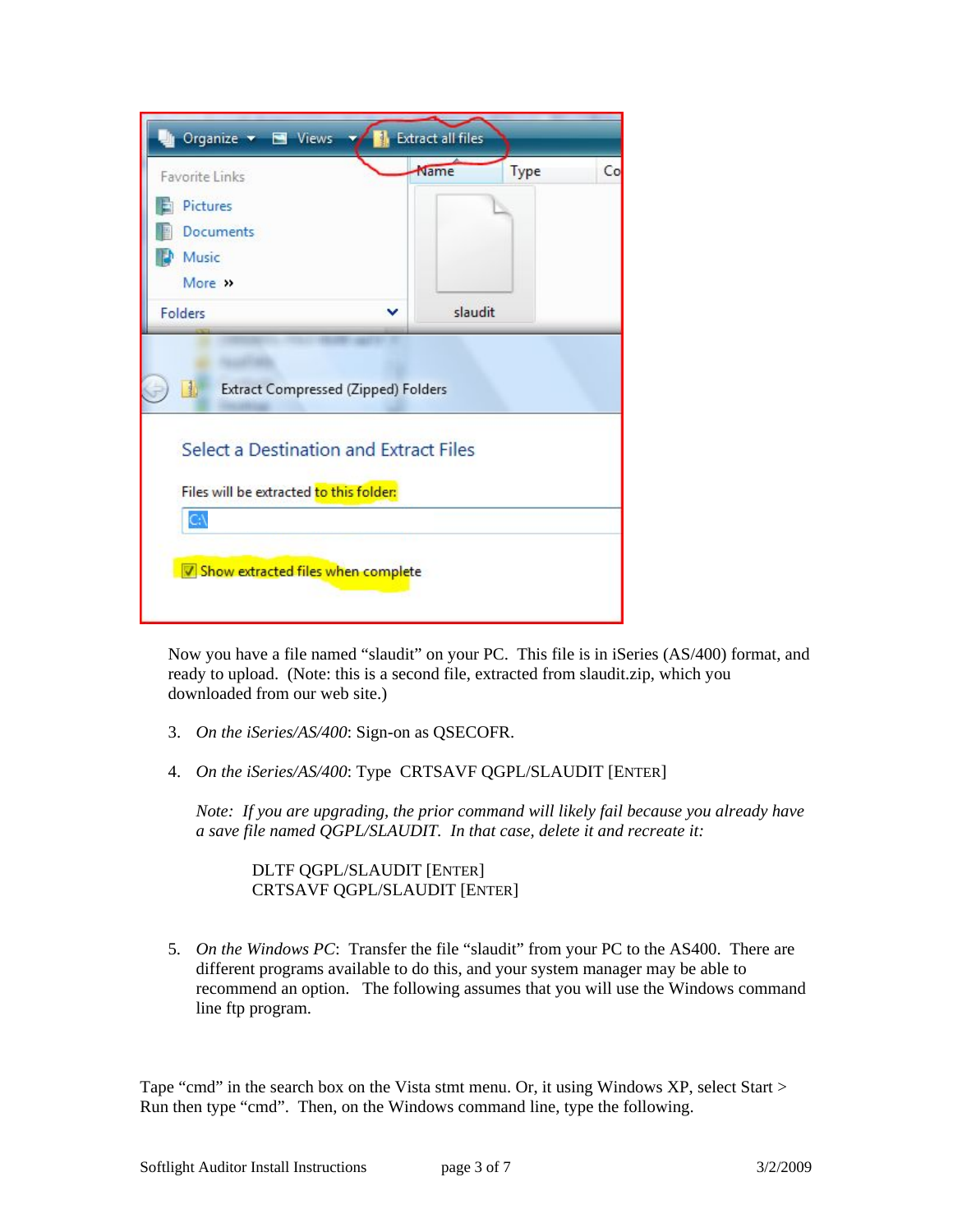| cd\           | (to get to root directory)                                        |
|---------------|-------------------------------------------------------------------|
|               | Change, if you extracted the file to another location on your PC. |
| ftp $x.x.x.x$ | (for x.x.x.x, use the IP address of AS/400)                       |
| qsecofr       | (in response to user prompt in ftp)                               |
| password      | (enter actual password for qsecofr, when prompted)                |
| binary        | (ftp command to initiate binary transfer to AS/400)               |
| cd qgpl       | (ftp command to use the QGPL library on AS/400)                   |
| put slaudit   | (ftp command to transfer library in saved format)                 |
| bye           | (end ftp)                                                         |
| exiy          | (exit command line)                                               |

All of the remaining steps are to be done on your AS/400 or iSeries.

## **Installation procedure**

(Check boxes as completed.)

- $\Box$  Be sure you are signed on QSECOFR
- Enter WRKSYSVAL QALWOBJRST **[ENTER]** *write down the current value*, and, if it is not set to \*ALL, change it to \*ALL

 $Current value(s):$ 

) *If installing for the first time:* 

- RSTLIB SAVLIB(SLAINSTALL) DEV(\*SAVF) SAVF(QGPL/SLAUDIT)) **[ENTER]**
- ADDLIBLE SLAINSTALL **[ENTER]**
- SLAINSTALL/INSTALL (Press **[F4]**)

Key authorization code and date (values shown below are just illustrations; use those provided with your order), then **[ENTER]** 

If you make a mistake in the expiration date or authorization code, but do not notice it until after you press Enter, don't worry. The installation should run to completion, and you may correct the code or date by using the SLAUDIT/AUTHSLA command.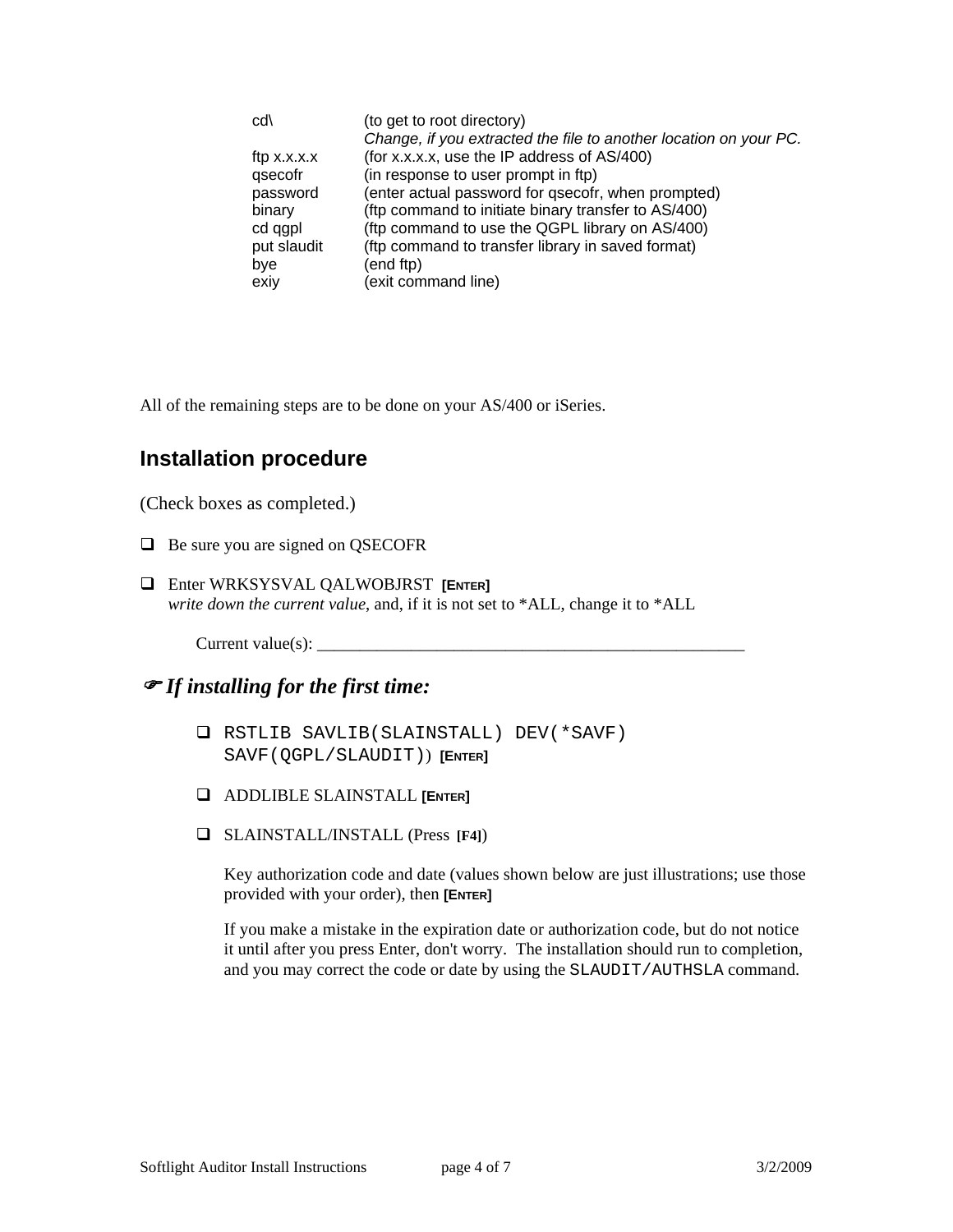Expiration date YYYYMMDD . . . . 20030615 Character value *(Example only: 20030615 is June 15, 2003 in YYYYMMDD format)* Authorization code . . . . . . . 8457325461 Character value *(Example only. Use code provided with your order.)* Your organization name . . . . . Universal\_Widgets,\_Inc Place job on batch queue . . . . \*YES \*YES, \*NO *(\*YES runs job at lower priority. \*NO lets you watch on your terminal. Either is fine.)*

#### $\Box$  Agree to our license terms

After you press **[ENTER]** on the installation screen, above, the welcome screen shown below will appear. We ask you to read the license agreement found near the end of the manual carefully, and indicate that you accept it by typing the word "YES" in the space provided.

 Welcome to Softlight Auditor (tm). We are delighted to have this opportunity to earn your business. PLEASE READ THIS SCREEN CAREFULLY before proceeding. This program will install everything you need to run Softlight Auditor. It will create one user profile, SLAUDIT, and two libraries, SLAUDIT and SLAUDIT2. The program code, screen panels and related documentation are copyrighted, by Softlight Corporation, Clinton, SC, USA. All rights are reserved except for those specifically granted by license. Kindly inform any of your employees who may have access to these programs of our copyright. \*\*\*\*\* IMPORTANT \*\*\*\*\* By proceeding, you acknowledge that you have read and understand this notice, and have a copy of our evaluation license agreement. (A copy is in your manual). Do you understand and agree? (Type YES or NO) YES

When the INSTALL command is finished, you will go back to the OS/400 menu and command line. Our software is now loaded on your system, but it needs initial setup or configuration. Continue with the following steps to complete the installation of Softlight Auditor.

#### ADDLIBLE SLAUDIT **[ENTER]**

#### SLAUDIT/SETUP (Press **[F4]**)

*IMPORTANT: The values shown in the following example are suggestions for new installations which have not used the OS/400 audit journal before. If you are upgrading, see the* ) *next section.*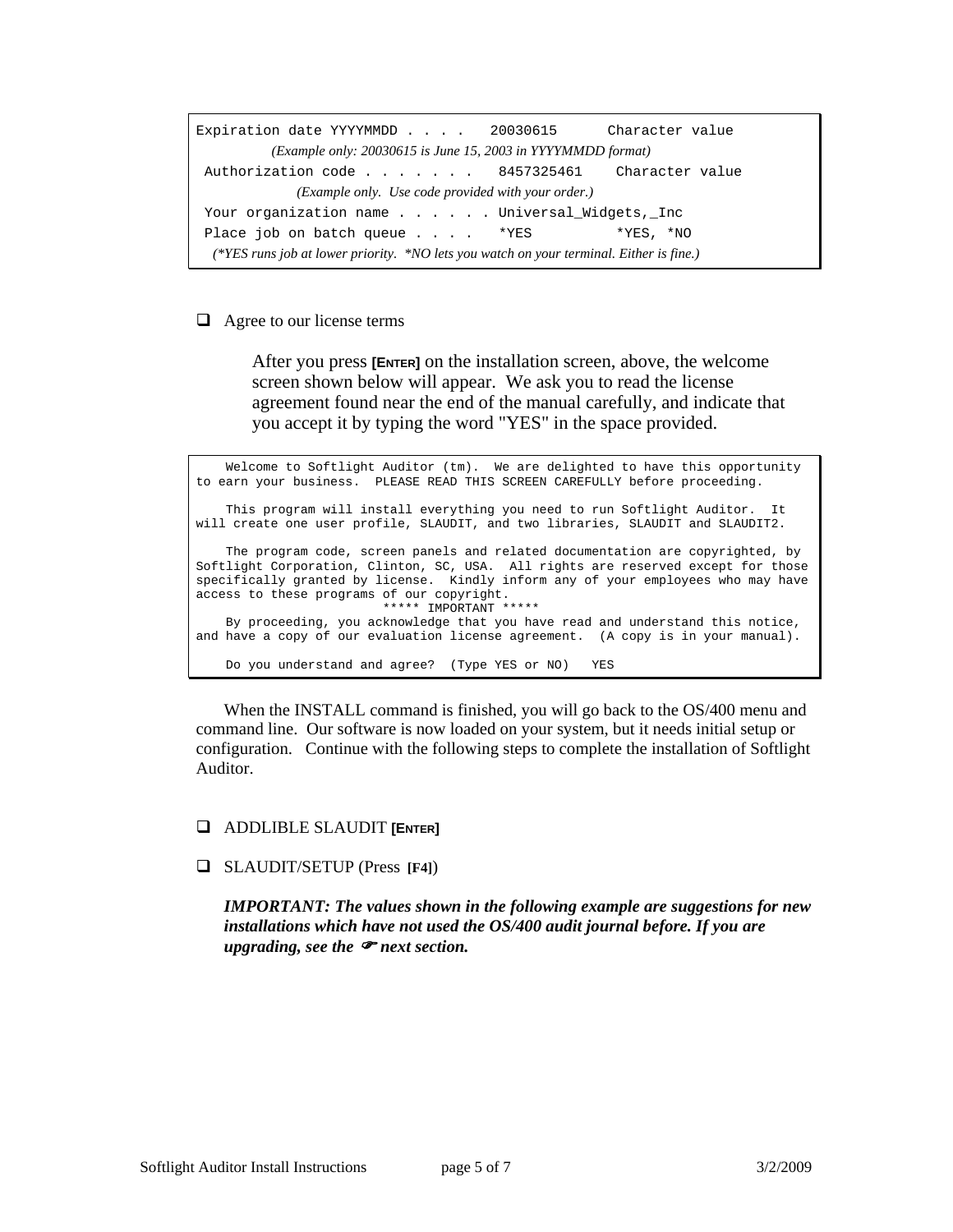Auditing system values . . . . . \* BASIC \* \* BASIC, \* SAME  *\*BASIC uses Softlight Corporation's recommendations for new sites \*SAME leaves the values as they are on your system You can always change these later with the WRKSYSVAL command*  Receiver name . . . . . . . . AUDIT0001 \*GEN, \*SAME, name  *Example only. By ending with a 4-digit number, the system can automatically name the next receiver AUDIT0002, etc.*  Receiver library . . . . . . . . QGPL \*GEN, \*SAME, library *Typical location..*  Receiver threshold (KB) . . . . 7000 5000 to 192000 in KB  *Larger values will lengthen the time of an audit; smaller values will increase the number of journal receivers on your system. 7000 - 10000 is a good compromise.*  Journal sequence numbering . . . \*RESET \*CONT, \*RESET  *For new installations, \*RESET is recommended. \*CONTinue or \*RESET may be used for upgrades.* 

Press **[ENTER]** to run the SETUP command.

- WRKUSRPRF SLAUDIT (Press **[F4]**) Assign a password to user SLAUDIT, then press **[ENTER]**
- $\Box$  (Skip upgrading steps that follow.)

### ) **Or,** *if upgrading from an earlier release* **of Softlight Auditor:**

- DLTLIB SLAINSTALL **[ENTER]**
- RSTLIB SAVLIB(SLAINSTALL) DEV(\*SAVF) SAVF(QGPL/SLAUDIT)) **[ENTER]**
- ADDLIBLE SLAINSTALL **[ENTER]**
- SLAINSTALL/INSTALLUPG (Press **[F4]**)
- ADDLIBLE SLAUDIT **[ENTER]**